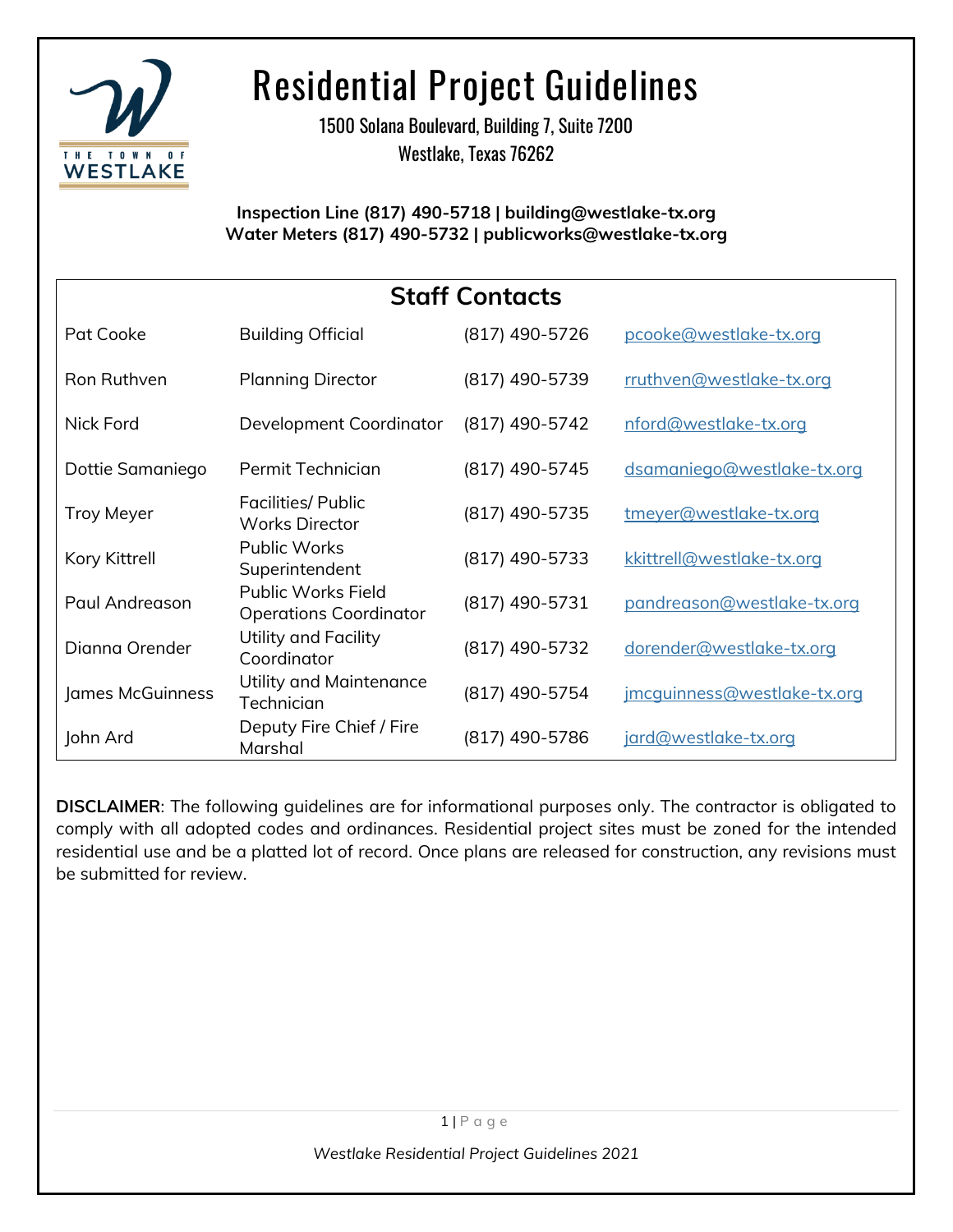

1500 Solana Boulevard, Building 7, Suite 7200 Westlake, Texas 76262

### **PLAN REVIEW AND PERMITS REQUIRED**

All new residential projects must be reviewed for compliance with International Codes, State Law, Town Ordinances, and Zoning requirements. Contractors must pull permits online through the Town of Westlake's online permitting system, [MyGov.](https://public.mygov.us/westlake_tx)

#### **Plan Review**

Plan reviews are generally completed within ten (10) working days, excluding the day of submittal. Plan reviews do not start until all necessary items are submitted. **Incomplete submittals will not be reviewed**. Residential review is limited to the primary residential structure, fences, and retaining walls less than 48 inches included on submitted plans. Accessory structures, swimming pools, irrigation systems, and retaining walls greater than 48 inches require separate review and permitting.

#### **Utility Construction**

Utility Construction in easements and Rights-of-Way is not authorized via Building Permits. Such work is only authorized by the Public Works Department. Contact Kory Kittrell, Public Works Superintendent, at (817) 490-5733 for submittal requirements and fees.

#### **Work without a Permit**

Absolutely no work is to commence until a Building Permit has been issued for the subject property. Work without a permit is subject to fines and/or legal injunction, pursuant to the Westlake Code of Ordinances.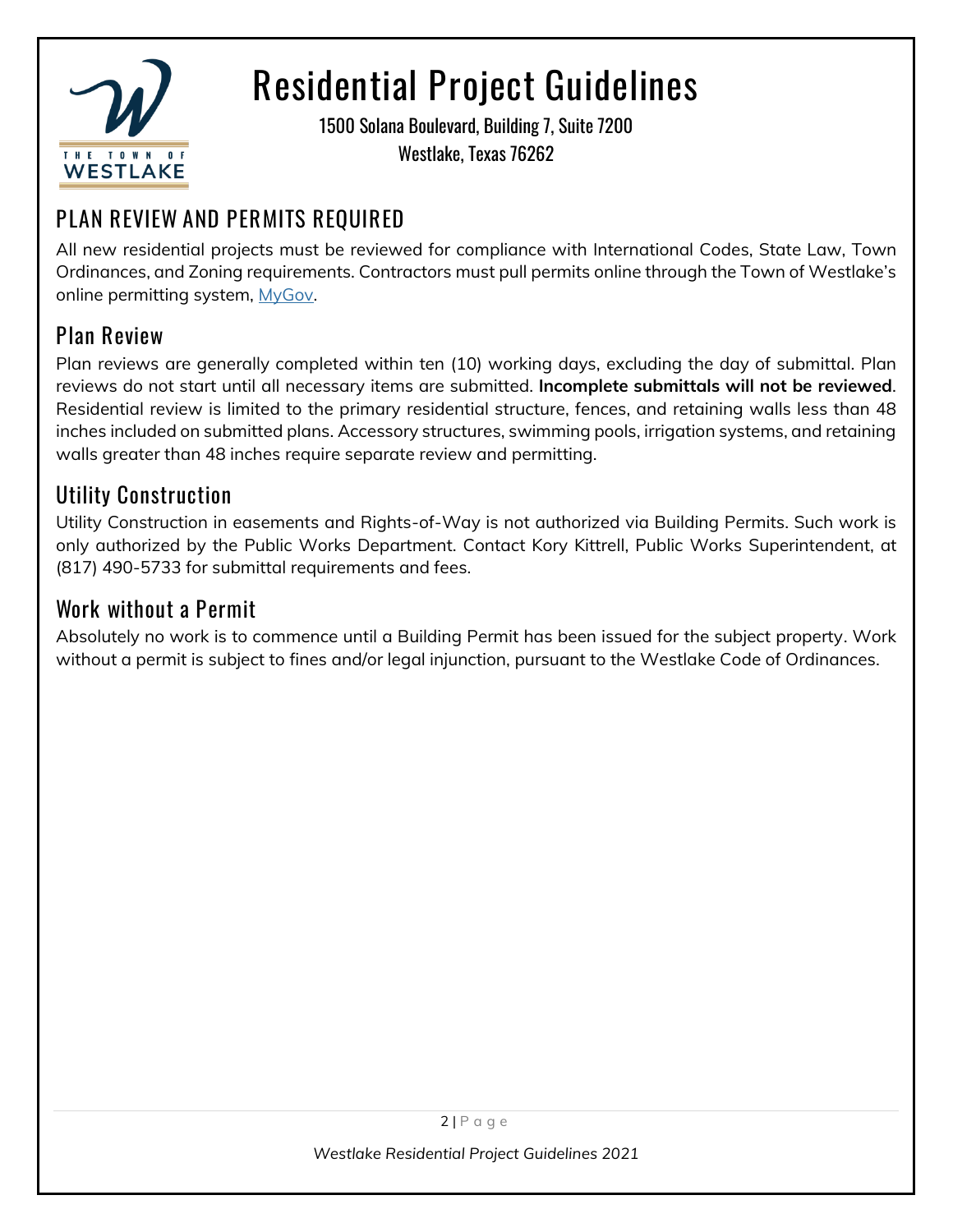

1500 Solana Boulevard, Building 7, Suite 7200 Westlake, Texas 76262

#### **PERMIT SUBMITTAL REQUIREMENTS**

Project plan sets must be submitted online via [MyGov](https://public.mygov.us/westlake_tx) and include the documents listed below. Additional documents and/or architectural details may be required depending on the zoning district. **Revisions must be submitted via MyGov as well.**

- ❖ **Completed Permit Application**
- ❖ **Plan Review Fee**
- **Site Plan** to scale and of legible size showing:
	- 1. All building setbacks
	- 2. Street address
	- 3. Lot, Block, and Subdivision
	- 4. Scale of drawing (appropriate for sheet size)
	- 5. Percentage of lot coverage by building footprint
	- 6. North arrow
	- 7. Dimensioned location of house
- ❖ **Building Plan Set**, bound, 24" x 36" maximum, including:
	- 1. Floor Plans
	- 2. Mechanical Plans
	- 3. Electrical Plans
	- 4. Plumbing Plans
	- 5. Door and window schedule
	- 6. Framing detail
	- 7. Elevations
	- 8. Detail showing compliance with Smarthouse requirements (Westlake Code of Ordinances Section 36-225)
- ❖ **Drainage / Grading Plans**

Site Plan with arrows showing directional flow of surface water. The submittal must comport with the subdivision's grading plan. For single lot sites (a site not platted as part of a subdivision), an engineered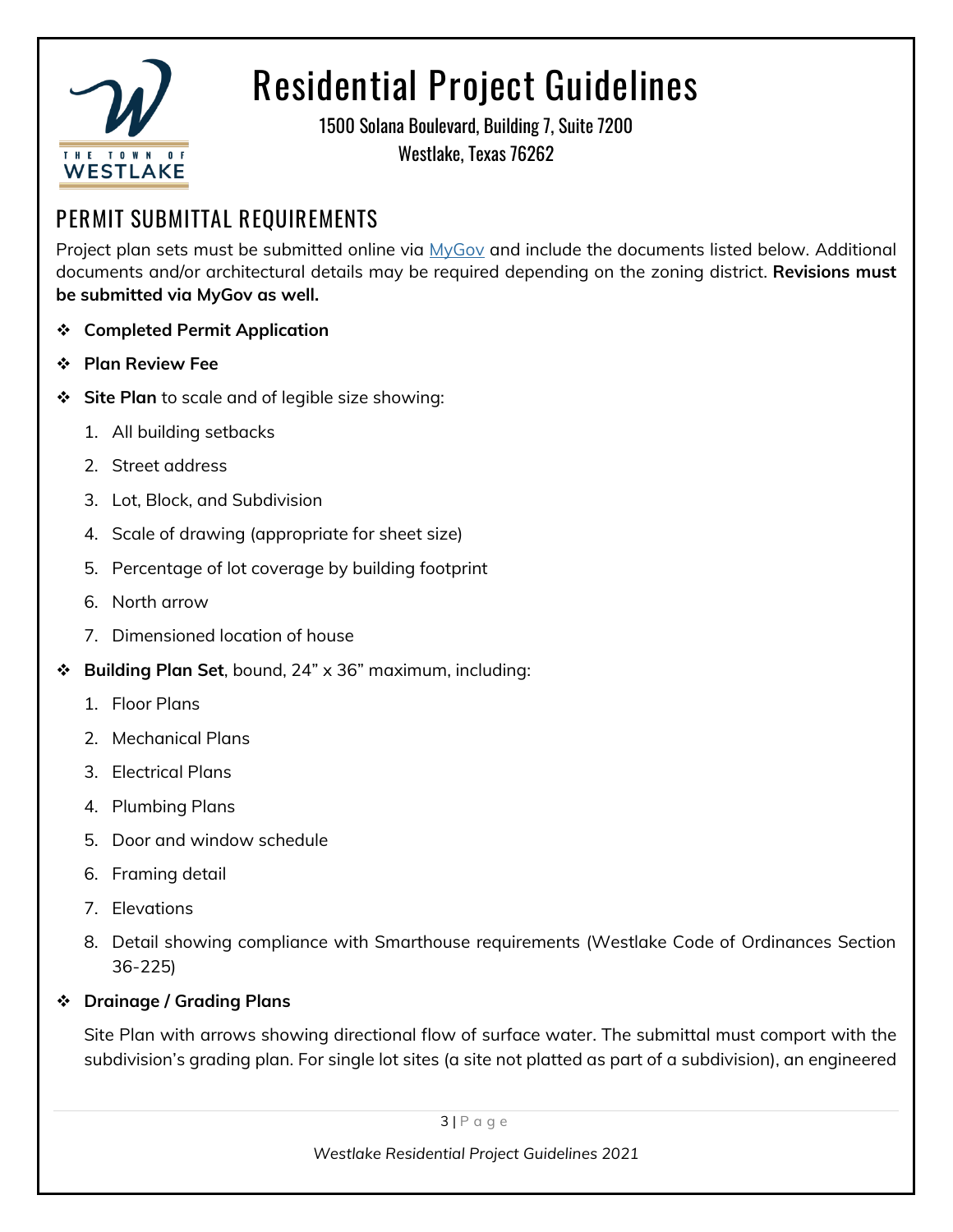

1500 Solana Boulevard, Building 7, Suite 7200 Westlake, Texas 76262

drainage study and plan must be submitted. Unless draining directly to right-of-way or to a storm drainage system, show easements crossing adjacent properties.

- ❖ **Wall Bracing Plans**
- ❖ **Engineered Foundation Plans**
- ❖ **DRC / ACC Approval Letter**

Where applicable, an approval letter from the respective HOA review body is required before a permit application is accepted.

#### ❖ **Tree Conservation / Mitigation Plans**

Site Plan overlaid with footprint of the house, driveway, pools, decks, and utilities. Clearly indicate all existing trees to be saved and to be removed. The plan must include a schedule that specifies all tree sizes (trunk diameter) and species.

- ❖ **Energy Compliance Report**
- ❖ **Landscape Plans**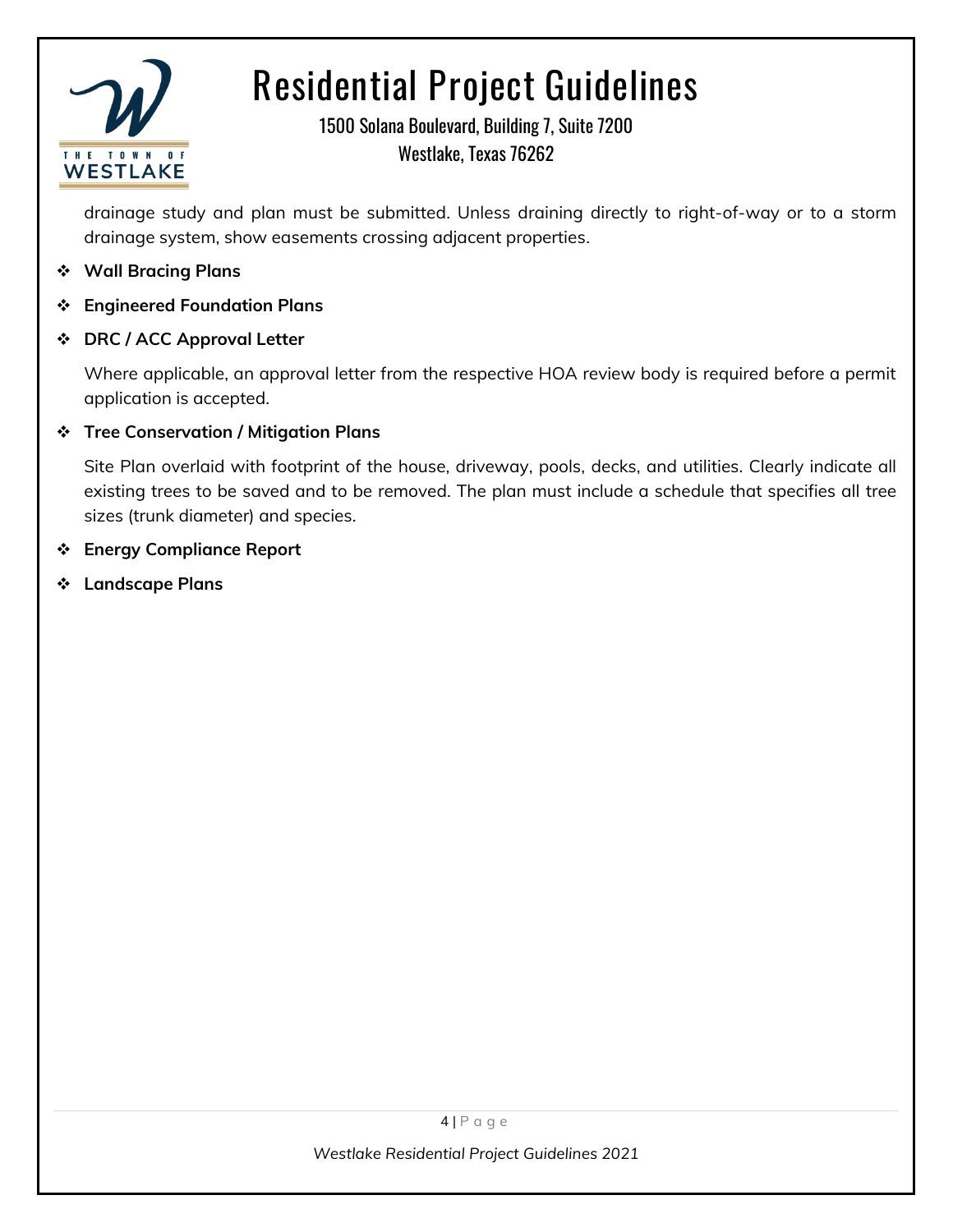

1500 Solana Boulevard, Building 7, Suite 7200 Westlake, Texas 76262

### **AUTOMATIC FIRE SPRINKLER SYSTEM REQUIREMENT**

Per Town ordinance, all buildings must be equipped with an automatic fire sprinkler system. Fire sprinkler plans must be submitted by the project's licensed Fire Protection Contractor to:

#### **Reed Fire Protection**

Amberton Tower

4144 N. Central Expressway, Suite 510

Dallas, TX 75204

(214) 638-7599

The project applicant is responsible for review fees charged by the third-party review service. Approved plans are forwarded to the Fire Marshal's office.

### **CONTRACTOR REGISTRATION REQUIREMENT AND PERMIT FEES**

The project General Contractor and MEP subcontractors must be listed on the permit application and actively registered with the Town prior to the issuance of a building permit.

Plan review fees are assessed at time of permit submittal. The permit will not go into review until such fee is furnished. Permit fees and inspection fees are assessed at the time of permit issuance. When applicable, parkland dedication fees, ductbank fees, fire inspection fees, grading fees, and other development fees will be included in the fee total. See [Westlake Fee and Use Schedule](https://westlake-tx.org/DocumentCenter/View/4011) for more information.

Water and sewer impact fees, meter charges, and water account deposits are not included in residential building permit fee totals.

#### **Residential Permit Fees**

- ❖ General Permit Fee (Building Square Footage x \$1.80)
- ❖ *Plan Review Fee (Building Square Footage x \$0.63) – required at permit submittal*
- ❖ Inspection Fee (Building Square Footage x \$0.63)
- ❖ Fire Review/Inspection Fee (\$400)
- ❖ Public Works Inspection Fee (\$400)
- ❖ Grading Fee (\$600)
- ❖ Erosion Control Fee (\$1,500)

 $5$ | P a g e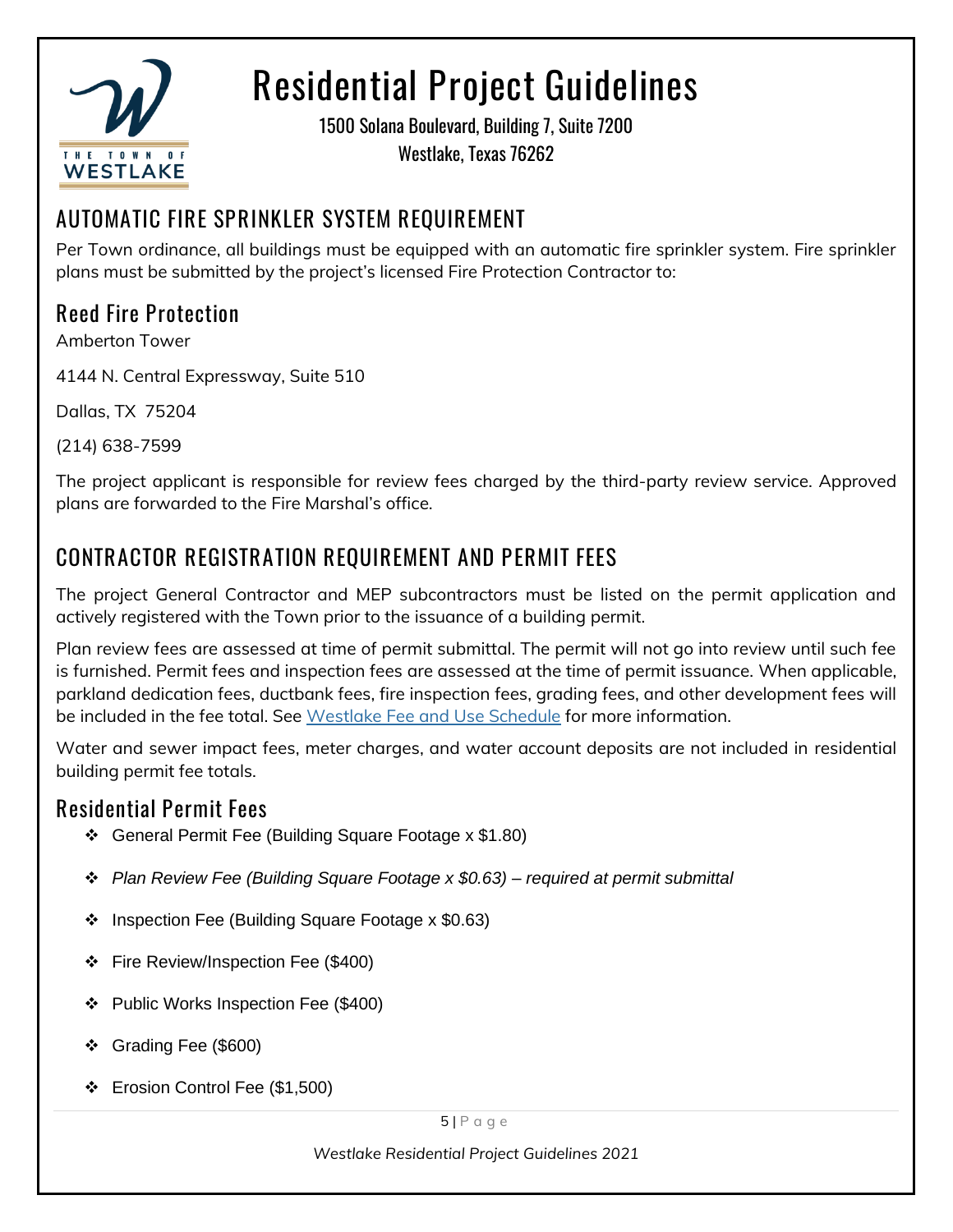

1500 Solana Boulevard, Building 7, Suite 7200 Westlake, Texas 76262

- ❖ Ductbank Fee (\$3,100)
- ❖ MEP Fees
	- $\geq 0$  to 5,000 s.f. (\$300)
	- $\geq$  5,001 to 10,000 s.f. (\$500)
	- ➢ 10,001 to 25,000 s.f. (\$800)
	- ➢ 25,001 to 50,000 s.f. (\$1,000)

Example calculations can be found [here](https://westlake-tx.org/DocumentCenter/View/3132/2018-Fee-Calculations) or you can estimate your fees [here.](https://public.mygov.us/westlake_tx/estimate?module=pi)

#### **Contractor Registration Fees**

Contractor registrations are valid for one year with the Town of Westlake and must be renewed upon expiration.

- ❖ General Contractor (\$125)
- ❖ Mechanical Contractor (no fee)
- ❖ Electrical Contractor (no fee)
- ❖ Plumbing Contractor (no fee)
- ❖ Irrigation Contractor (\$125)
- ❖ Backflow Contractor (\$125) Backflow contractors must register with [SCTrackingSolutions](https://www.sctrackingsolutions.com/city/system/login.asp)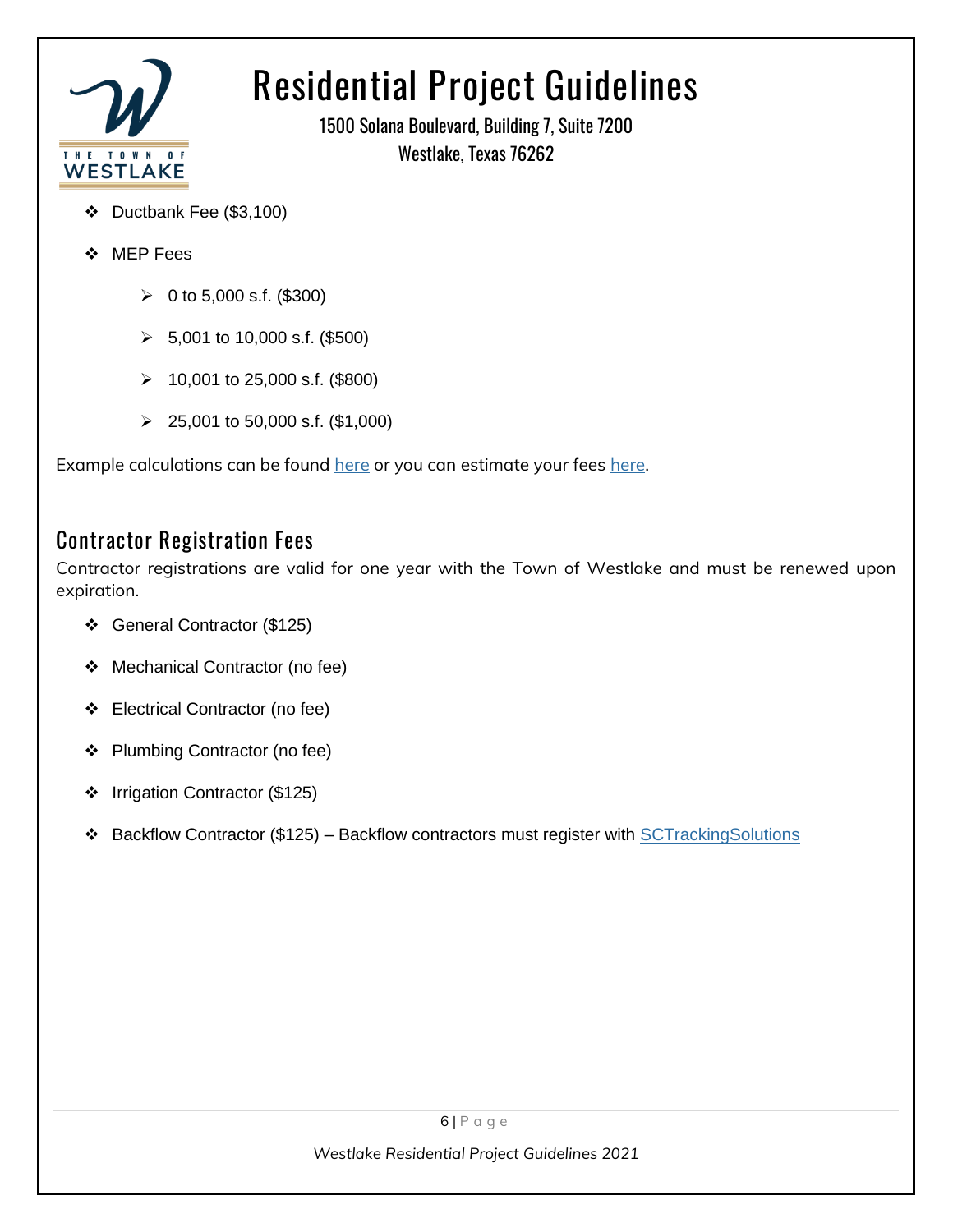

1500 Solana Boulevard, Building 7, Suite 7200 Westlake, Texas 76262

### **APPLICABLE INTERNATIONAL BUILDING CODES**

The following Codes with recommended NCTCOG amendments have been adopted by Ordinance:

- ❖ 2018 International Building Code
- ❖ 2018 International Residential Code
- ❖ 2018 International Fire Code
- ❖ 2018 International Energy Conservation Code
- ❖ 2018 International Fuel Gas Code
- ❖ 2018 International Plumbing Code
- ❖ 2018 International Mechanical Code
- ❖ 2018 International Swimming Pool and Spa Code
- ❖ 2018 International Existing Building Code
- ❖ 2018 International Property Maintenance Code
- ❖ 2017 National Electric Code
- ❖ Code amendments can be found in the Code [of Ordinances.](https://library.municode.com/tx/westlake/codes/code_of_ordinances?nodeId=COOR_CH18BUBURE)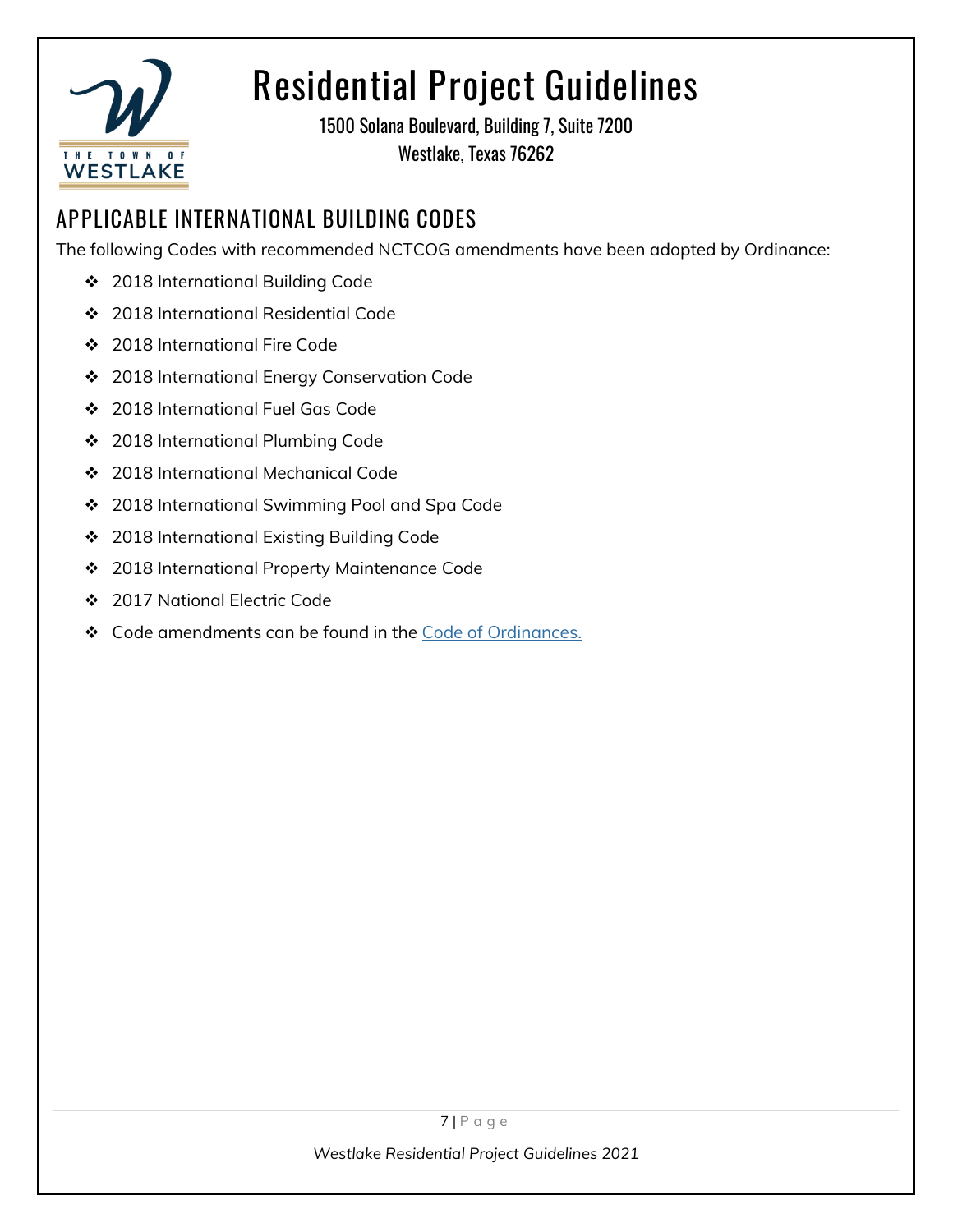

1500 Solana Boulevard, Building 7, Suite 7200 Westlake, Texas 76262

### **GENERAL INSPECTION / JOB SITE POLICIES**

- ❖ Inspection Requests are accepted at building@westlake-tx.org or (817) 490-5718.
- ❖ Inspections must be requested Monday-Friday by 4:00PM for next business day inspection.
- ❖ Inspection may also be requested online via [MyGov.](https://public.mygov.us/westlake_tx)

#### **Inspections must include, at a minimum, the following information:**

- ❖ Permit ID# (e.g., #18-0034)
- ❖ Address of the project / inspection
- ❖ Type of inspection being requested
- ❖ Date the inspection is desired
- ❖ Your name and contact number

#### **General inspection and job site policies include:**

- ❖ The General Contractor is responsible for all inspection requests
- ❖ The Town approved, stamped set of plans must be on the jobsite for all inspections (the Town approved set are the plan uploaded into MyGov)
- $\div$  Inspections must be requested prior to 4:00 P.M. for next day inspection
- ❖ No inspections will be performed until all re-inspection fees have been paid
- ❖ Addresses must be always posted at each building site and visible from the street
- ❖ A portable restroom facility must be on site until an indoor facility is available
- ❖ Adequate erosion control must be installed prior to construction and must be maintained throughout the project
- ❖ The type of inspection, job address, contact phone number, and permit number must be included with all inspection requests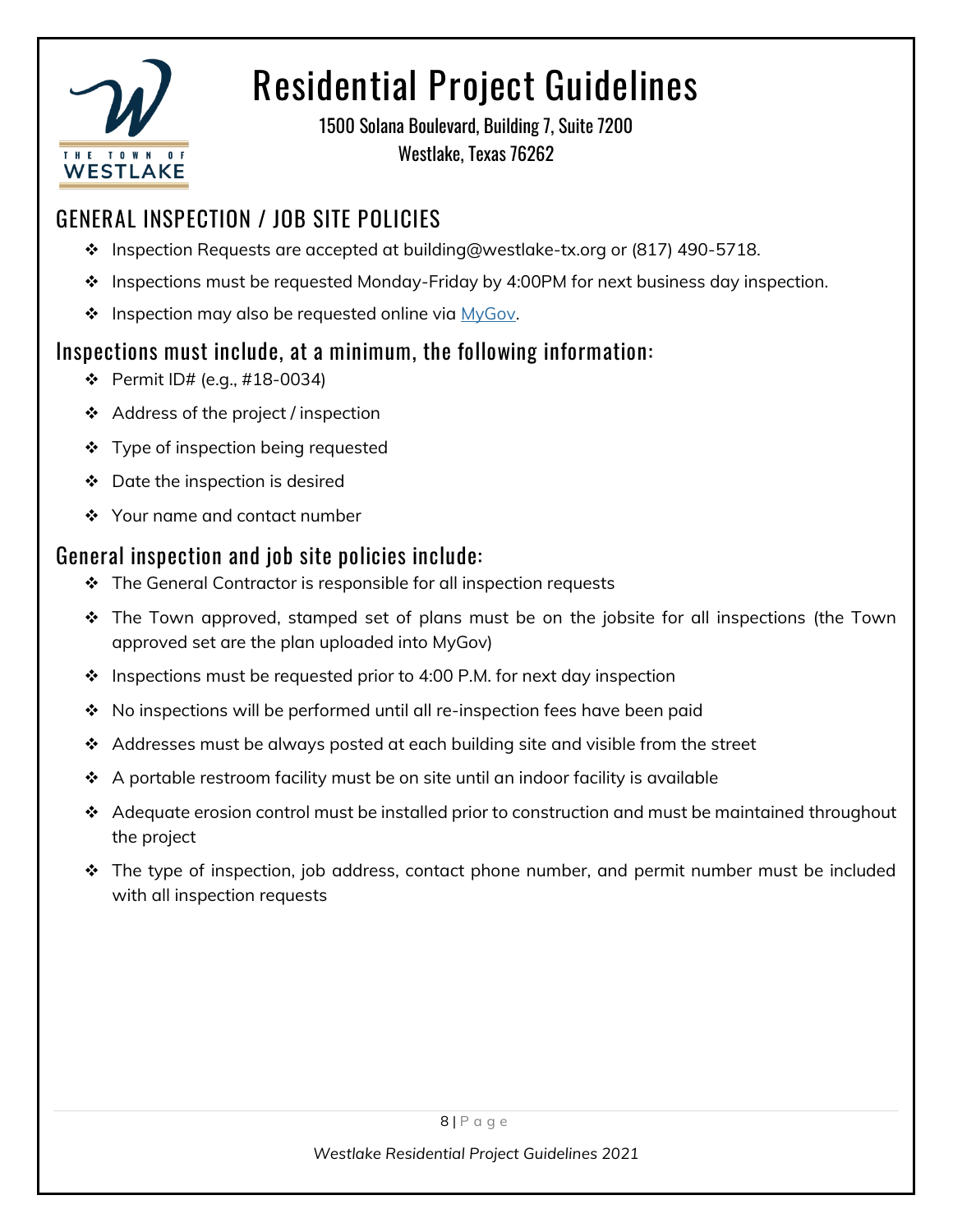

1500 Solana Boulevard, Building 7, Suite 7200 Westlake, Texas 76262

#### **An inspection may be cancelled and/or a re-inspection fee may be charged when:**

- ❖ The requested inspection is not ready when the inspector arrives
- ❖ The building site does not have an address clearly posted
- ❖ Town approved plans are not on site
- ❖ The building is locked or otherwise not available for inspection
- $\div$  The job site is red-tagged twice for the same item
- $\div$  The original red tag has been removed from the job site
- ❖ A restroom facility is not provided
- ❖ Ordinance violations exist on the property including, but not limited to, inadequate erosion control, trash control or tree protection

**Fire sprinkler and alarm inspections** are scheduled directly with the Town Fire Marshal. Contact Deputy Fire Chief / Fire Marshal, John Ard, at (817) 490-5786 or jard@westlake-tx.org to schedule an inspection.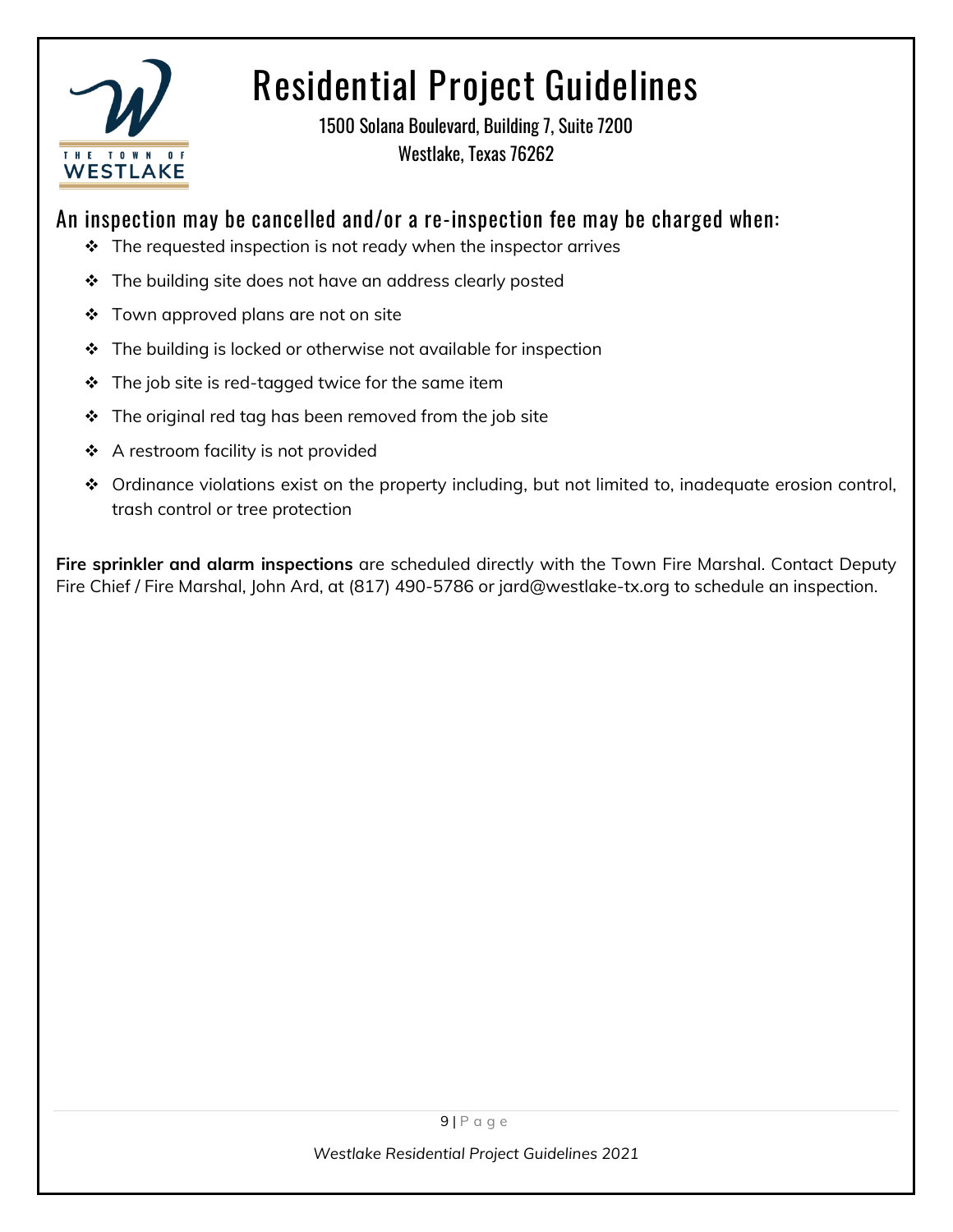

1500 Solana Boulevard, Building 7, Suite 7200 Westlake, Texas 76262

#### **REQUIRED INSPECTIONS**

#### **International Code Compliance**

No work should be covered until it is inspected for International Code compliance. Photographs will not be accepted in lieu of on-site inspections. At a minimum, code inspections must be performed at the following stages of construction:

- ❖ Initial Lot Grading / Tree Protection / Erosion Control<sup>1</sup>
- ❖ Temporary Electrical Pole
- ❖ Plumbing Rough
- ❖ Foundation<sup>2</sup>
- ❖ Framing & Seconds
	- $\triangleright$  Framing<sup>3</sup>
	- ➢ Fire Sprinkler Rough\*
	- ➢ Electrical Rough
	- ➢ Mechanical Rough
	- ➢ Plumbing Top Out
- ❖ Gas Final / Meter Release
- ❖ Electrical Meter Final / Release
- ❖ Fire Final\*
- ❖ Building Final<sup>4</sup>

 $1$ Initial Grading / Tree Protection / Erosion Control inspection must be approved prior to Plumbing Rough.

<sup>2</sup> Form Board Survey approval required at Plumbing Rough inspection. One copy of the survey must be on site and one copy sent to and received by the Town.

<sup>3</sup>Framing may include veneer / wall tie, fireplace and/or lathe.

<sup>4</sup> See *Westlake Building Final Inspection Requirements* handout (attached) for Building Final requirements and inspections.

\* Scheduled directly with the Westlake Fire Marshal (817) 490-5786.

#### **Architectural / Zoning Compliance**

Depending on the subject property's zoning district, architectural and/or zoning compliance inspections may be required at Framing & Seconds, Building Finals, or on an ongoing basis.

10 | P a g e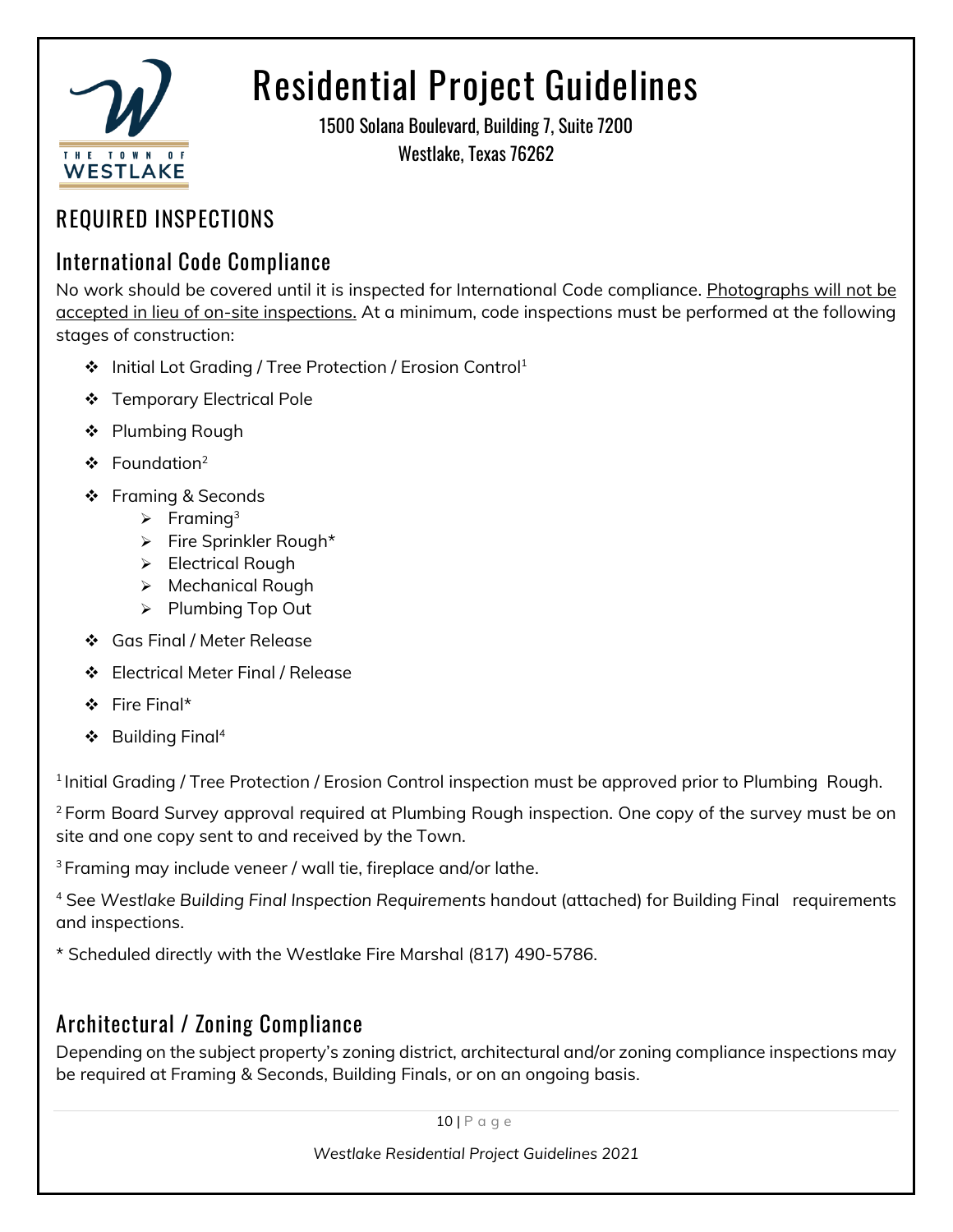

1500 Solana Boulevard, Building 7, Suite 7200 Westlake, Texas 76262

### **WASTE MATERIAL & HOURS OF OPERATION**

#### **Waste Material**

- $\div$  A trash container of appropriate size must be always present on the job site.
- ❖ Sites must be kept clear of construction and related waste at all times. Inspections may be cancelled and/or fines assessed where debris is allowed to accumulate or is not properly contained.
- ❖ The primary waste collection service in the Town of Westlake is with [Republic Services](https://www.republicservices.com/residents) for both residential and commercial. However, alternative trash services our eligible and available under circumstances such as Construction Waste by obtaining a license from the Town in accordance with [Ordinance 851](https://weblink.westlake-tx.org/WebLink/DocView.aspx?id=368078&dbid=0&repo=WESTLAKE) / [Chapter 74](https://library.municode.com/tx/westlake/codes/code_of_ordinances?nodeId=COOR_CH74SOWA) of the code of ordinances. More information can be found on this [webpage.](https://www.westlake-tx.org/631/Construction-Waste-Licensing)

#### **Hours of Operation**

The Town strictly regulates noise – between the hours of 7:00 PM and 7:00 AM, only work that does not create noise audible at the property line is permitted. In addition, contractors are advised to check with the respective Homeowner's Association regarding work hour limitations.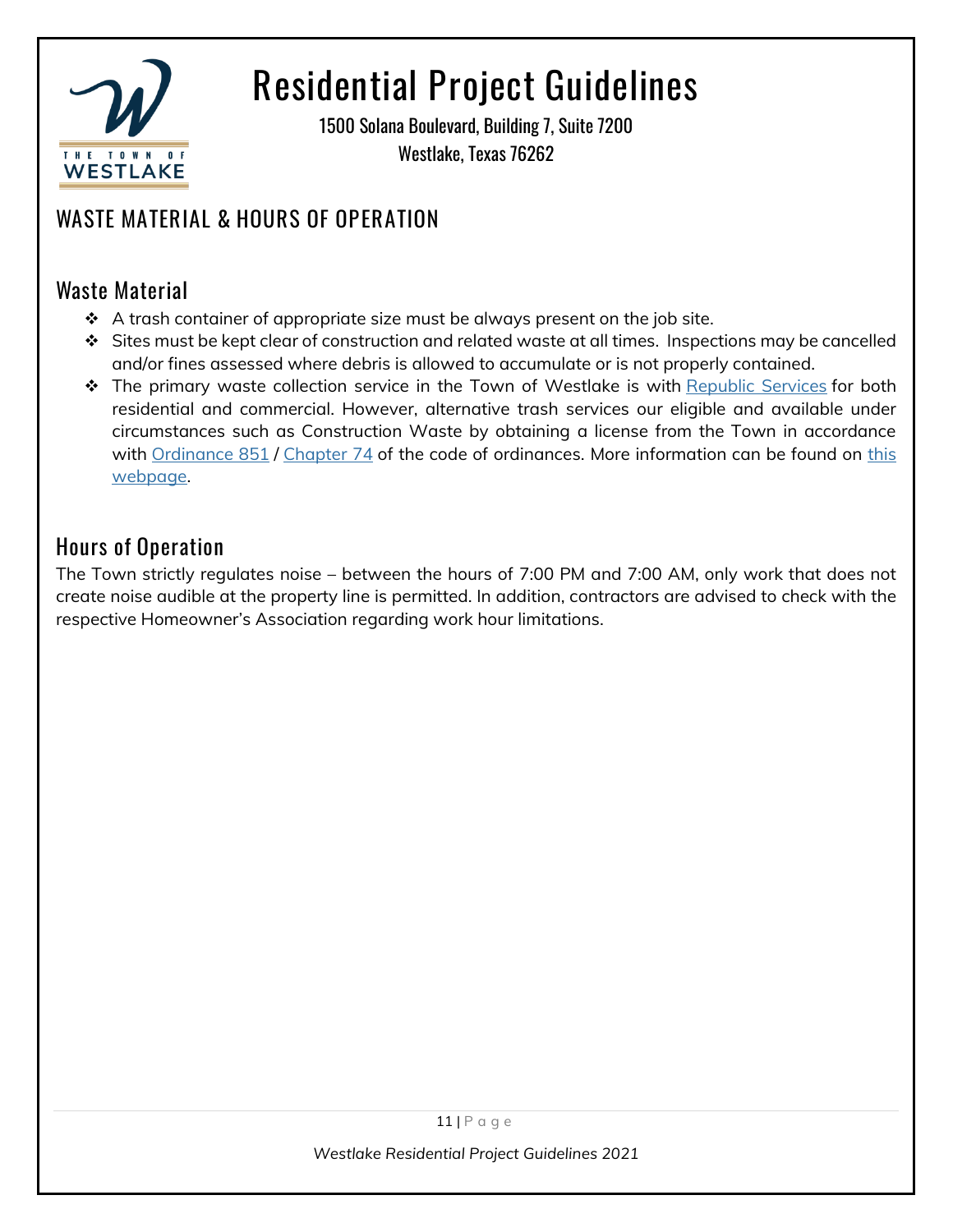

# **New Single Family Residential Checklist**

Planning and Development

**\*Additional documents and/or architectural details may be required depending on the zoning district**

#### **INITIAL SUBMITTAL REQUIREMENTS**

- $\Box$  One (1) digital (.pdf format) of all documents and plans
- □ Completed Permit Application
- □ Plan Review Fees
- □ Energy Check Report
- □ DRC/ACC Approval Letter
- □ Foundation Design Letter

#### **RESIDENTIAL PLAN CONTENTS**

- □ Site Plan
- □ Approved & Filed Plat
- □ Drainage / Grading Plans
- $\Box$  Tree Conservation / Mitigation Plans
- □ Building Plan Set Including:
	- Floor Plans
	- □ Mechanical Plans
	- □ Electrical Plans
	- □ Plumbing Plans
	- □ Door & Window Schedule
	- $\square$  Framing detail
	- $\square$  Elevations
- □ Wall Bracing Plans
- □ Engineered Foundation Plans
- □ Landscape Plans
- □ Outdoor Lighting Plan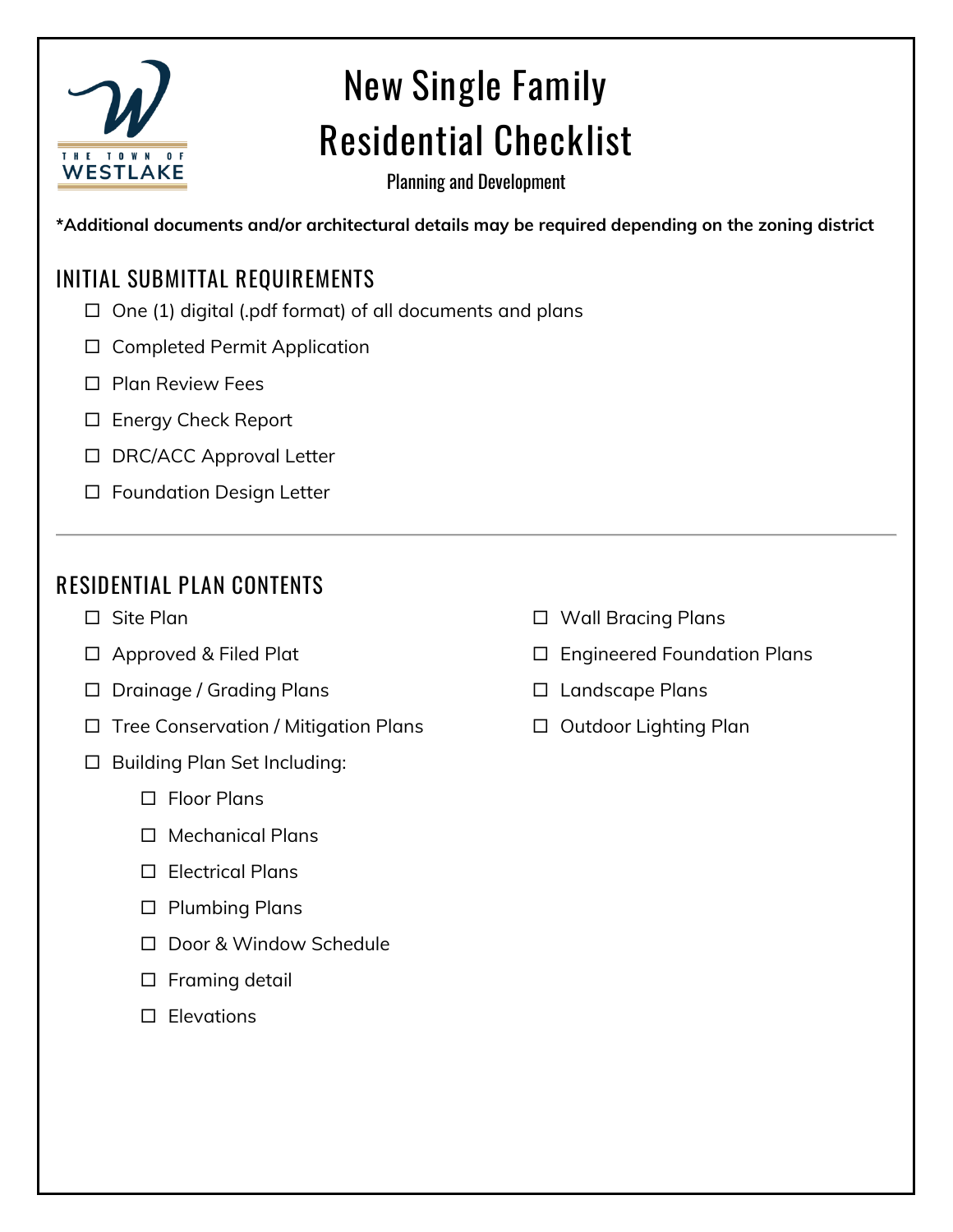

#### **BUILDING FINAL**

A Building Final inspection is required prior to home occupation. General Contractors may request the inspection via [MyGov,](https://public.mygov.us/westlake_tx) email (**building@westlake-tx.org**) or phone (**817-490-5718**). All required supporting documentation must be received prior to Building Final approval. The Building Final has several components, outlined below, and may take several hours to complete, depending on the project. Note that this document is intended as a guideline. If you have any questions regarding the Building Final inspection and closeout process, please contact the Westlake Building Official at **pcooke@westlake-tx.org** or **817-490-5726**.

#### **International Code Requirements**

All homes must comply with adopted building, residential, electrical, mechanical, and plumbing codes prior to Building Final Approval. The Town of Westlake follows 2018 edition codes with NCTCOG regional amendments. Homes permitted prior to September 1, 2019 are subject to 2015 edition codes.

#### **Customer Service Inspection**

The project property must pass a TCEQ mandated cross-connection, contaminant hazard, and lead materials inspection as part of the Building Final inspection. All potential and/or actual cross-connections on the property must be eliminated via approved backflow prevention devices and test reports submitted prior to the Building Final inspection.

#### **Fire Marshal Sign-Off**

A Fire Final Inspection must be passed prior to Building Final approval. Please contact Fire Marshal John Ard directly at (817) 490-5786 or via [MyGov](https://app.mygov.us/task/city/cityhome.php?cityname=773) to schedule an inspection. *\*\*Note that the Fire Final may be scheduled prior to Building Final inspection\*\*.*

#### **Westlake Specific Requirements**

#### **Wet Utilities / Ductbank / Smarthouse Requirements**

- ❖ The General Contractor must be on-site during the Building Final inspection(s).
- ❖ All meter boxes must be free of damage.
- ❖ All meter boxes shall conform to the Town of Westlake's meter box standards.
- $\div$  Meter boxes must be exposed, accessible, and cleared of all mud, dirt, and debris. Any damage or grade adjustments or repairs will be the builder's responsibility.
- ❖ Builder is required to camera the sanitary sewer service (from the house to sewer main) with the Builder's plumber and Town Building Official or designated Town employee present.
- ❖ Fire hydrants and water valves must be exposed and accessible. Any damage or grade adjustments or repairs will be the builder's responsibility.
- ❖ Sanitary Sewer Service cleanouts must be accessible, and cleared of all mud, dirt, and debris. Any damage or grade adjustments or repairs will be the builder's responsibility.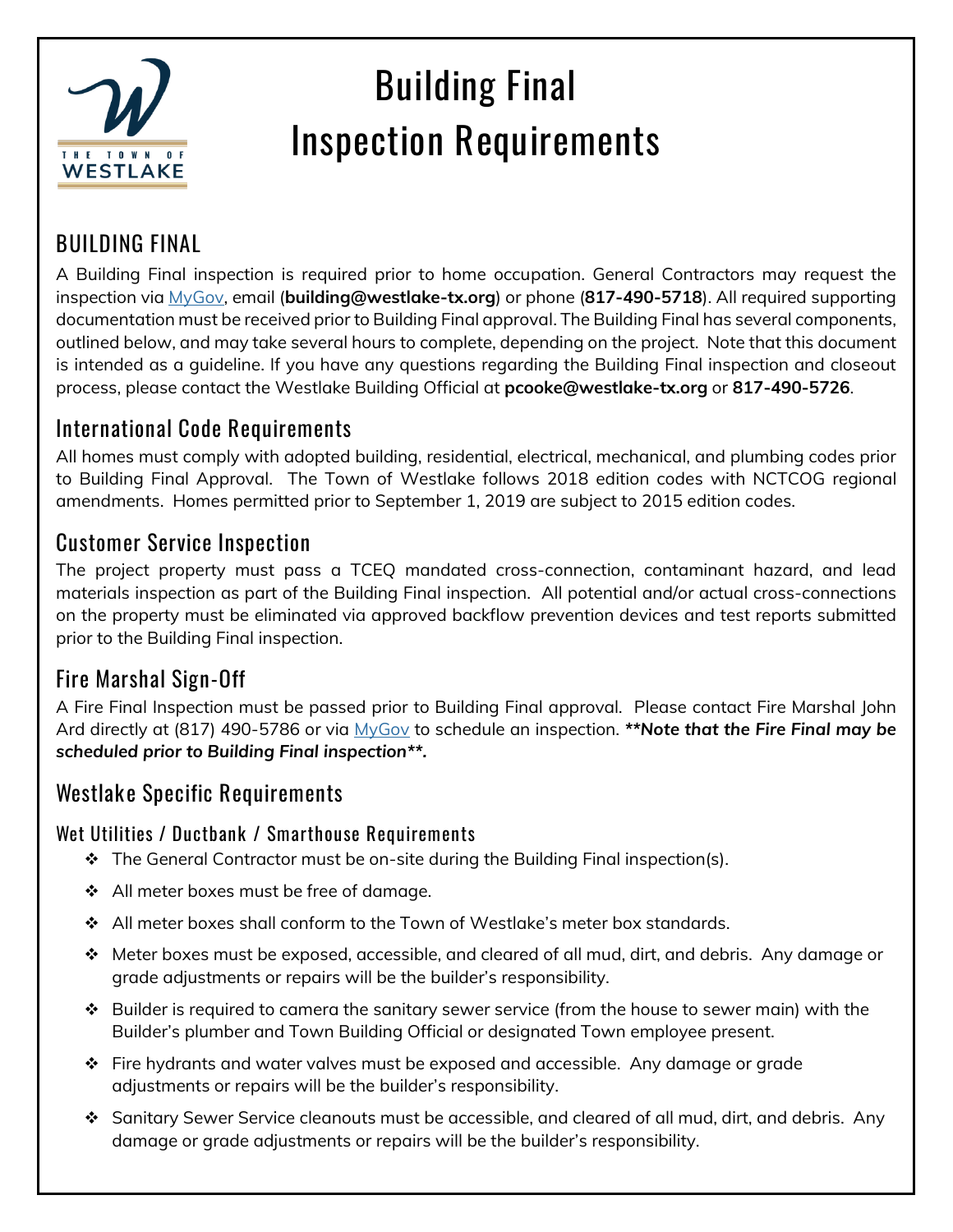

- $\mathbf{\hat{P}}$  Sanitary sewer manholes and end of line clean-outs must be exposed and accessible. Any damage or grade adjustments will be the builder's responsibility.
- ❖ The builder is required to have all water accounts paid in full before Building Final approval.
- ❖ All new homes must comply with Smarthouse requirements specified in Town Ordinance 36-225 (diagram attached).
- ❖ Ductbank manholes and/or handholes must be exposed, accessible, and cleared of all mud, dirt, and debris. Any damage or grade adjustments or repairs will be the builder's responsibility.

*<sup>1</sup>Builder will be responsible for cost and fees for any damages to meter boxes, meters and meter registers.*

*<sup>2</sup> Meter boxes shall not be installed in driveways – in such cases the builder will be required to relocate the meter box.*

#### **Zoning & Cleanup**

- ❖ The home and/or project property must comply with all architectural, lighting, and landscaping standards specified in applicable zoning regulations.
- ❖ All landscaping must be completed prior to Building Final approval.
- $\div$  The project property must be free of trash and debris.
- ❖ Exterior lighting must be installed and comply with zoning requirements and Town ordinances.

#### **Supporting Documentation / Third Party Reports**

The following supporting documentation and reports must be received by the Town prior to Building Final approval:

- ❖ Energy Compliance Inspection Report
- ❖ Drainage / Grade Certificate prepared by a Professional Engineer or Registered Land Surveyor
- ❖ Backflow prevention test reports for each device installed as part of overall property improvements (fire line, irrigation, pool, water well, etc.)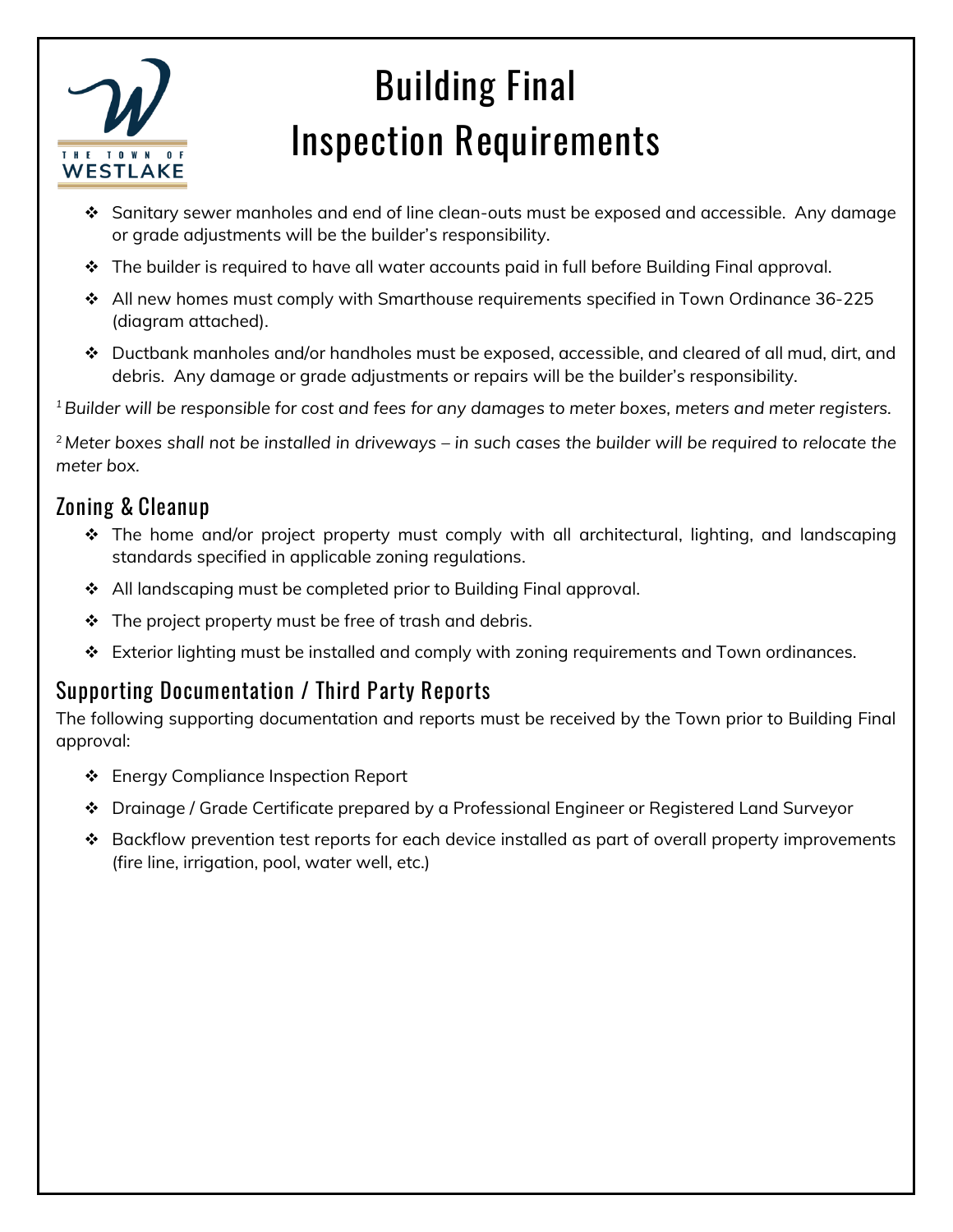#### **Building Final Inspection Requirements** THE TOWN  $0 F$ **WESTLAKE**

#### **Sanitary Sewer Connection Standard**

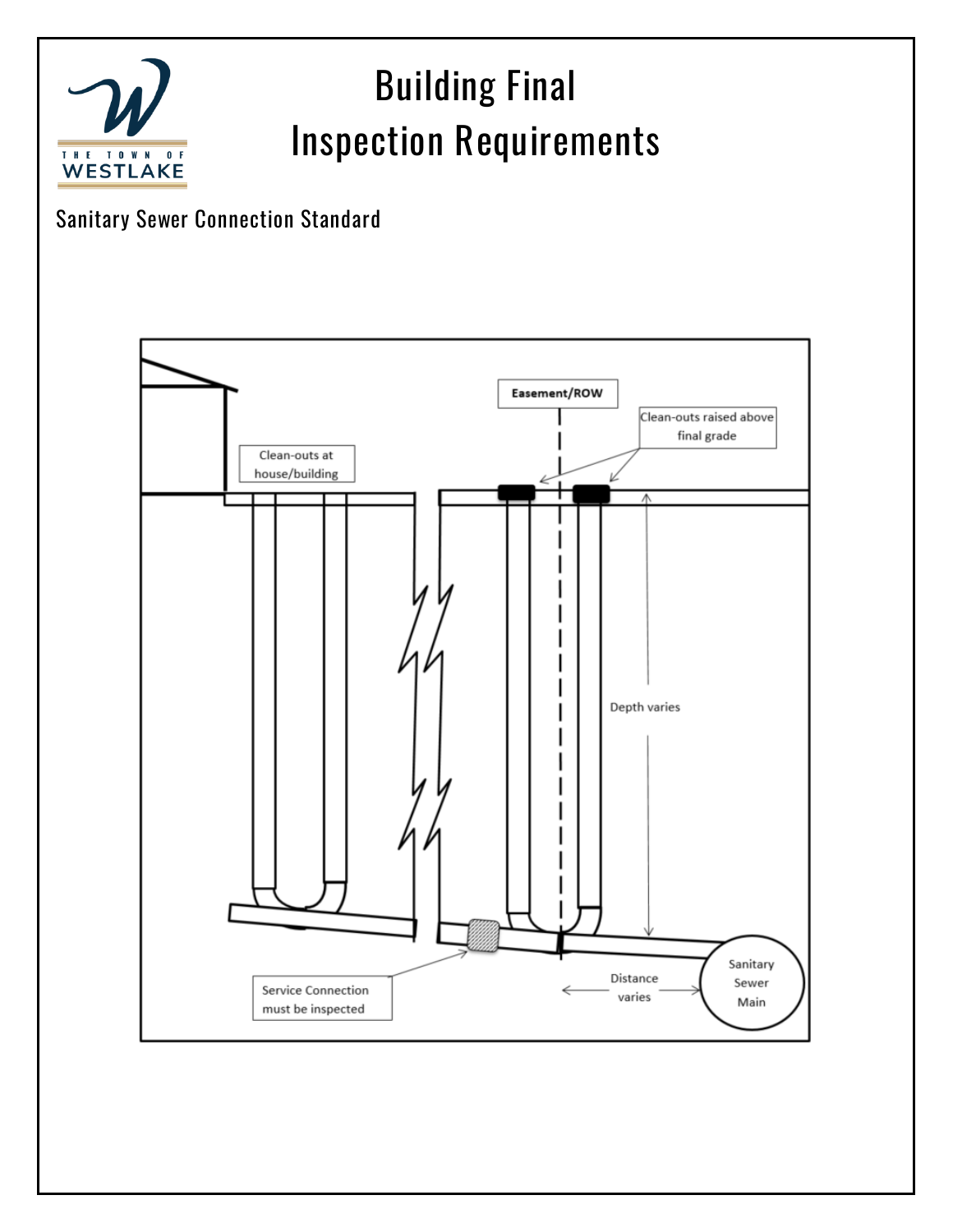

**Smart House Connection Standard**

*\*\* Two 2-inch conduits may be used in lieu of one 4-inch conduit\*\**

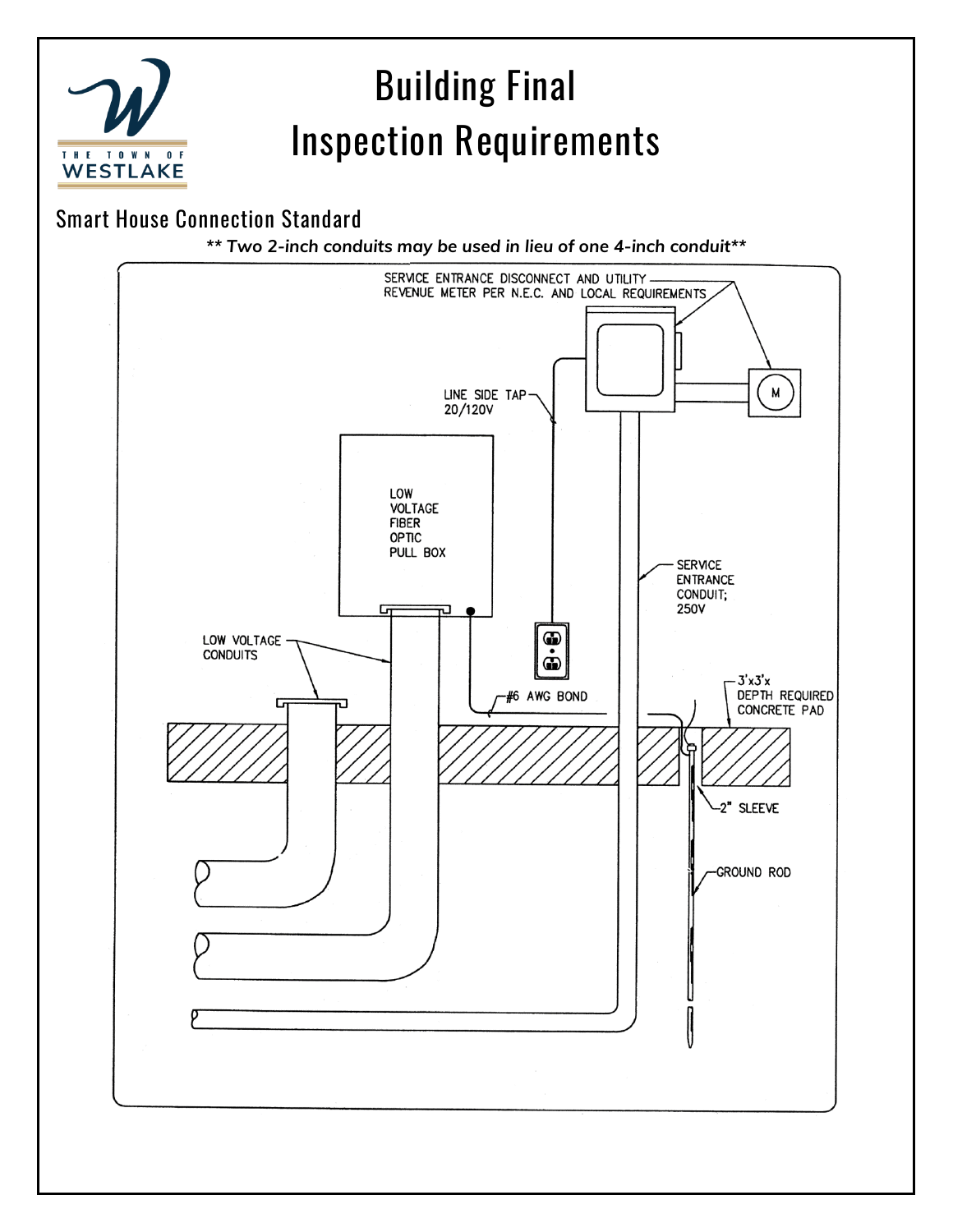

**Smart House Connection Standard (Cont.)**